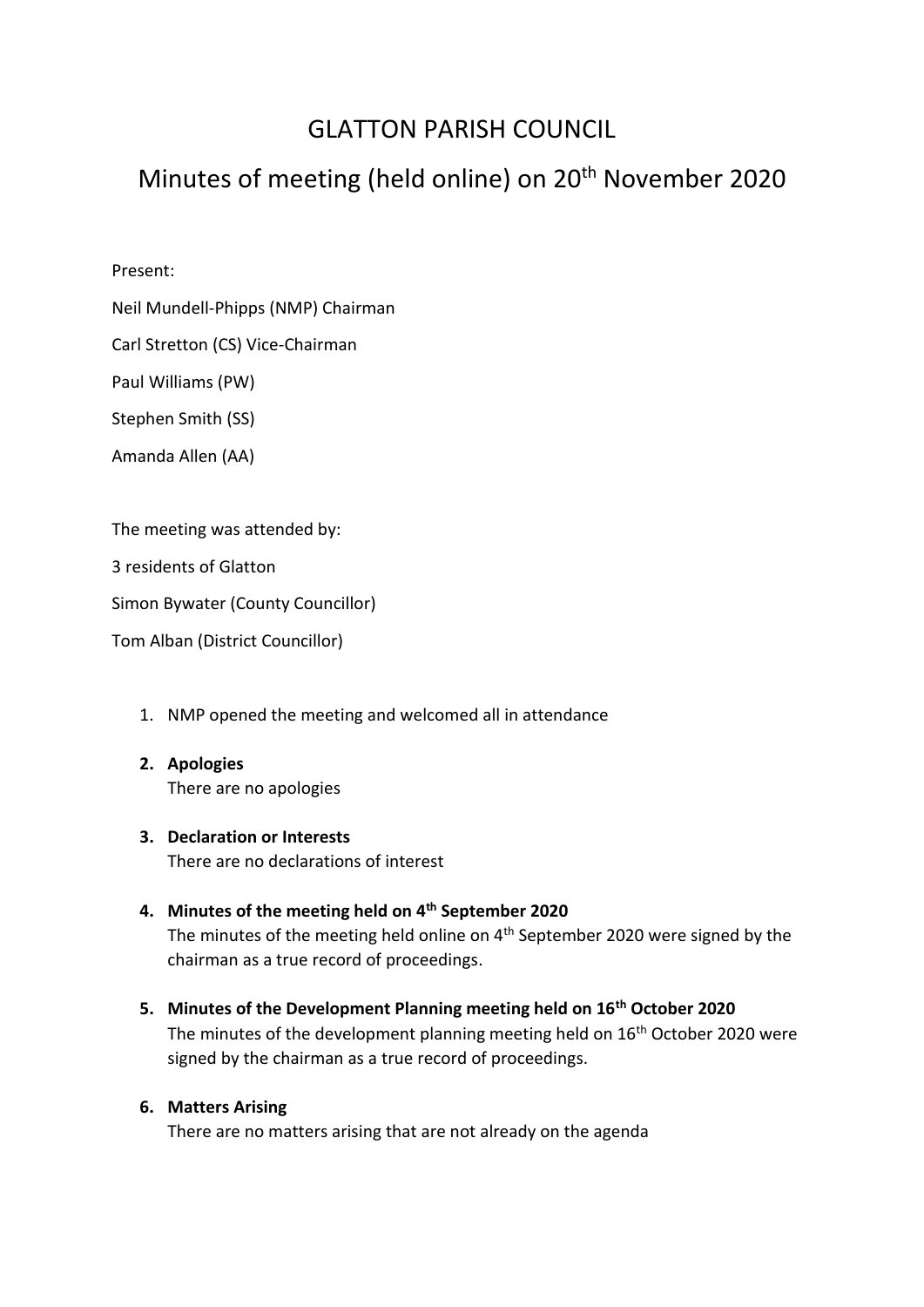#### **7. Correspondence**

Thank you letters from Caresco, MAGPAS, and Shepreth Wildlife trust have been received thanking the council for the charitable donations.

## **8. LHI Bid (VAS Sign) (first on the agenda on 31/5/19)**

The date for applications has now passed and we await a date for the panel when the bid will be presented. Karen Lunn met with Paul Cole to do the VAS signpost survey. Various options were discussed, and Karen is going to come back with costings. Clerk to chase up.

## **9. Community Speed Watch update**

A couple of sessions of speed watch sessions took place between lockdowns but community speed watch is currently suspended due to coronavirus and will now recommence in the Spring or when we are next allowed to operate. Recently there was a police presence in Glatton measuring traffic speed from Great Gidding on B660.

## **10. Grass Cutting**

Sincere thanks to Paul Williams who has completed the grass cutting in Glatton for the past six years. His hard work and dedication have kept Glatton looking beautiful. A grass cutting tender document was placed on both the village web site and Glatton Face Book page inviting tenders for the grass cutting contract from  $1<sup>st</sup>$  March  $2021 - 28$ <sup>th</sup> February 2024 with a closing date to tender of November 20<sup>th</sup> at 5pm (copy attached). Two tenders have been received. Clerk is to ask for references from the two parties.

## **11. Flooding Update**

**High Haden Road** – Having confirmed with UK Power that there aren't electric cables running through these drains and having received confirmation from Cambridgeshire Highways that the land through which the blocked drain runs does not belong to Highways. Highways further confirmed that the responsibility to keep this drain clear falls to the landowner whose land the drain runs through. Highways have sent a leaflet which explains the rights and responsibilities of the riparian owner. NMP and PW are going to explain the position to the affected landowners in person.

**Sawtry Road** – The blocked drain has now had a camera survey. Highways have requested stats for other utilities in the area and will dig a trial hole to discover the extent of the damage.

#### **12. Coronavirus update**

At the beginning of the second lock down the Parish Council sent a notice via the village website and the Glatton Face Book page to confirm that the Glatton volunteer group is ready to help out anyone in need.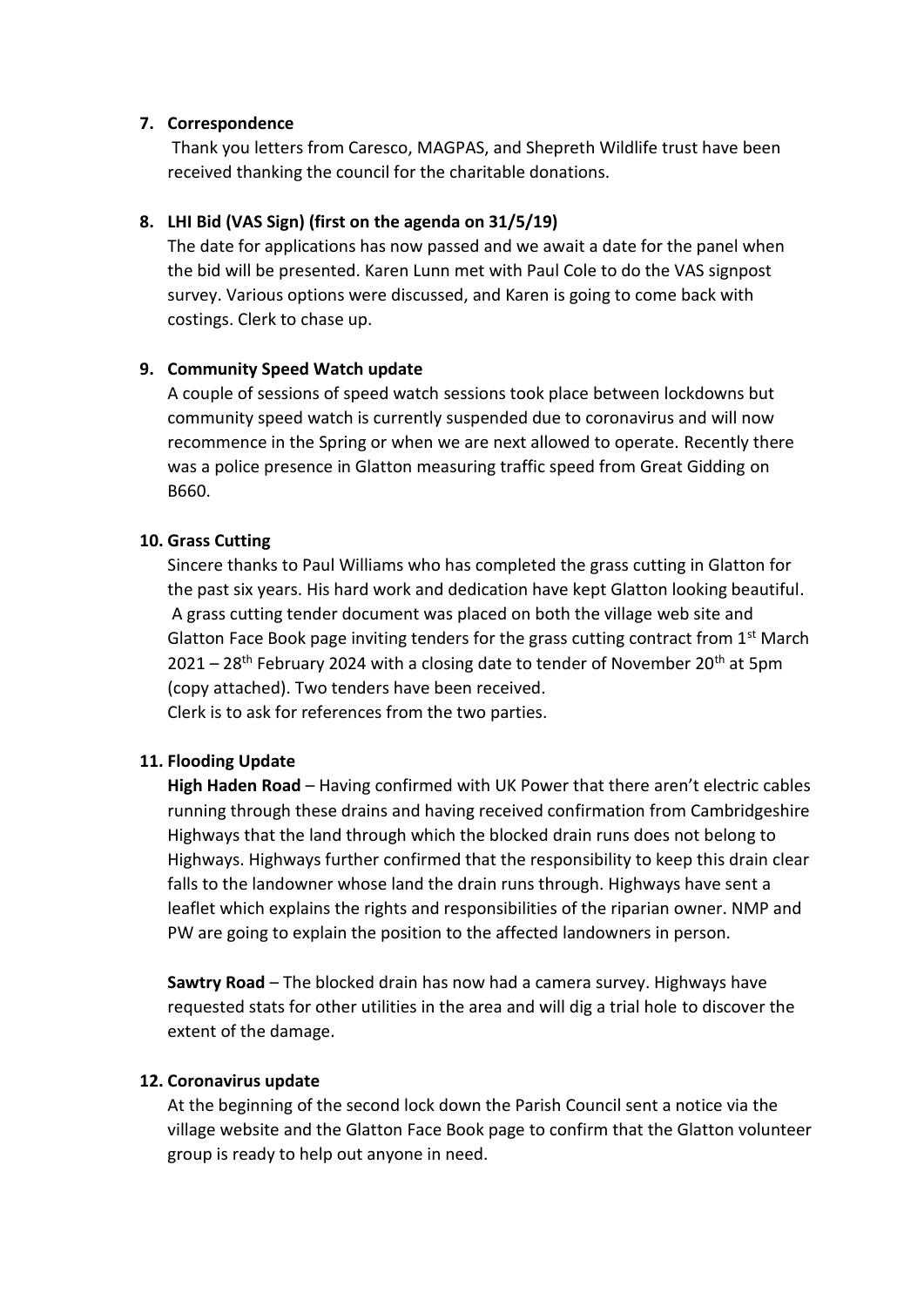#### **13. Finance Report and Budget**

The balance in the current account is £813.81 and the balance in the Business Reserve account is £6,633.50. Cheques have been paid for £350 for charitable donations., £2,298.00 for grass cutting, £131.37 for gifts to those who provided materials and labour free of charge for the new village signpost and £19.50 for village hall hire. The village hall hire cost is considerably lower than usual because most meetings this year have been held online.

The budget includes £1,300 contribution towards a VAS camera should the LHI bid be successful. Clerk to investigate the increased cost of insurance premiums if the Parish obtains a VAS camera. The budget also includes the increased cost of village hall hire assuming that next year meetings will be held in the village hall and also a reduced cost of charitable donations to £200.00.

## **14. Precept**

The council agreed to hold the precept at the current level of £5,000. Clerk to apply for a precept of £5,000. Proposed by NMP and seconded by PW. Unanimously agreed.

## **15. Parish Council Comments**

i) Local Plan to 2036

Following the development meeting held on 16<sup>th</sup> October 2020, a parishioner asked the council to confirm its position in respect of the Huntingdonshire Local Plan to 2036. The council confirms that it fully supports the Local Plan to 2036.

In future the voting ratio will be recorded in the minutes for each planning application the council is asked to consult on although not the way each councillor votes.

#### ii) Free Native trees

The Woodland trust have offered free native trees and hedging to communities. The trees/hedging must be accessible to the public. The Parish Council are unable to take up the offer as there is nowhere to plant the trees. In the fortunate position that Glatton is still a very wooded area.

#### iii) Larkfleet development

 The outline planning position for 340 houses on land adjoining Glatton Road, Sawtry has been passed by HDC this week. As a result, there will inevitably be increased traffic, both construction vehicles and then once the houses are built and occupied. There is a seven and half ton limit on the road (as there is in Sawtry) but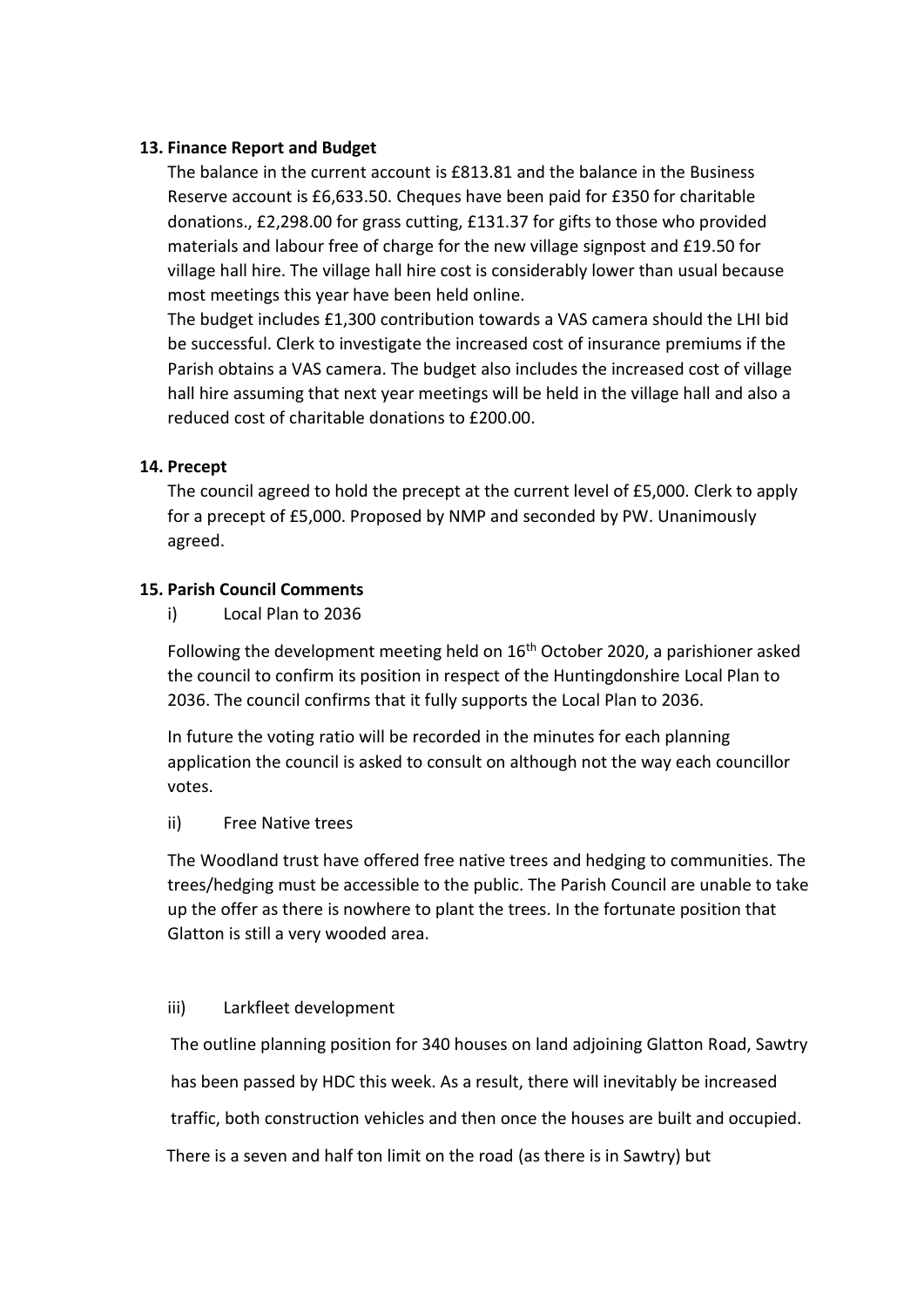unfortunately, Glatton Parish Council has no power to control the traffic using the roads through Glatton. There will be a traffic management plan for the site that Sawtry Parish Council can influence and Glatton and Sawtry Parish Council are working closely together concerning this development. Sawtry Parish Council have a planning meeting this Wednesday 25<sup>th</sup> November which NMP and CS will attend.

#### **Parish Meeting**

i) Larkfleet development

Simon Bywater, Councillor from Sawtry Parish Council and a resident of Sawtry spoke at the HDC planning panel. They argued the same points as at the previous planning panel when the permission was refused, that the development is outside the plan, outside village boundary, visual impact, lack of infrastructure, flooding risk, traffic , parking, access to shops, buses, the entrance and exits from the site. The majority of members believed benefits in particular education provision for village outweighed negatives. 7-6 in favour. It is difficult to understand the differences from the first time but Larkfleet argued that there was in place a comprehensive package of landscaping schemes and buffers with appropriate densities and mitigations in place. There will be a traffic management plan but in practice HGV drivers will do what suits them best and any traffic management plan is difficult to enforce. The lorries create a lot of mud and silt which goes into and blocks the drains. This result is hugely disappointing and a very close-run thing. Most likely some nervousness that if it had been refused and went to appeal HDC would have to justify reasons for refusal and do not have the resources to employ a barrister and quite simply would be likely to lose the appeal. If it was lost at appeal, they would also potentially lose around 2.7 million that it would bring for education, because this has happened at other developments.

So now that the decision has been made it is crucial that Glatton align itself with Sawtry to get as much money as possible by way of CIL monies to improve the infrastructure (potentially the village hall), as Glatton will be impacted by this development. The application for the CIL money is to the District Council. There are effectively "two bites at the cherry" for CIL monies. The Parish that is directly affected, if they have a Neighbourhood Plan, will get 25% of the CIL money and if they do not, they will get 15% of the CIL money. That money can be put together with money from the general CIL pot for a bigger project. However, because this development is not in Glatton parish Glatton would be looking for money from the District Council pot, and because Glatton will be impacted by this development there will be a stronger case. Simon Bywater and Tim Alban are both happy to support any application.

Advised to contact Folksworth Village Hall who have completed an extension to their village hall to find out what grants they were able to access. Tim Alban will also send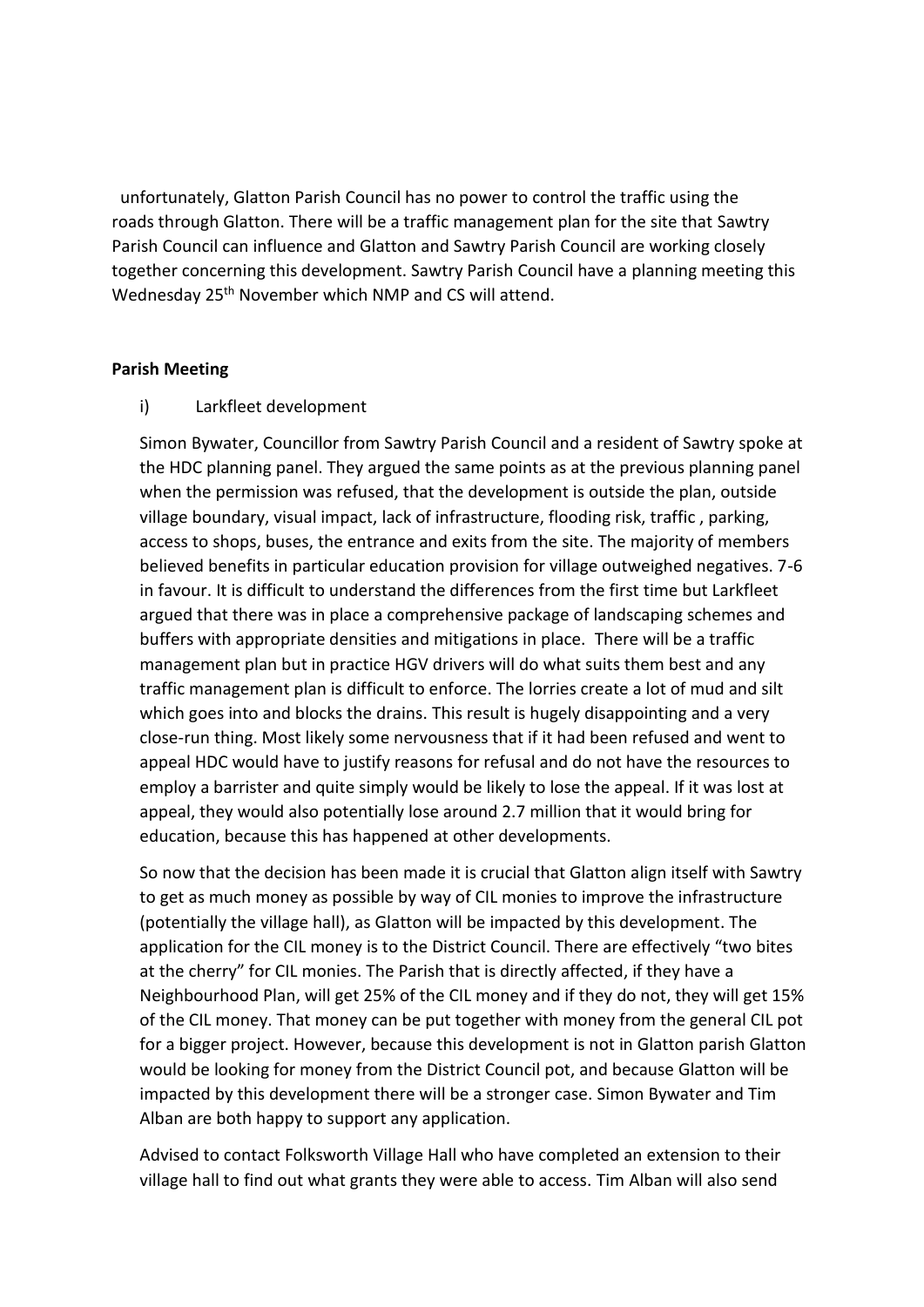contact information for Stilton Village Hall which has recently been rebuilt. Fen Stanton Village Hall were successful in obtaining a substantial amount of CIL money for the improvement of their village hall therefore a good idea to research the HDC cabinet papers for their application.

# ii) Fly Tipping

There is a huge problem with fly tipping along the B6060 that the District Council's enforcement team are dealing with. In Glatton and Stilton there have been clear outs of cannabis factories also affecting this fly tipping. If the fly tipping is onto private land, then it is the responsibility of the landowner to remove. If it is on the verge of the Highways the enforcement teams will go out and look for evidence and bring prosecutions. If anyone sees any fly tipping advised to report it via the online reporting system to the District Council.

# iii) Proposed development on Infield Road

Tim Alban has been contacted by a resident and has added his objections to the development.

Simon Bywater and Tim Alban left the meeting at 8pm.

Parish Council meeting reconvened

# 13. AOB

i) Wildflowers – The Parish Council do not wish to plant any wildflowers. Happy with the appearance of the village green and the other open spaces.

ii) Dog Faeces – There is a problem with dog poo bags being put into the drains, and there is photographic evidence of a villager doing this. A notice will be issued via the village web site and Glatton Face Book page. NMP will make a flyer which will be posted through all doors in Glatton. The duties of posting the leaflets will be shared.

# iv) Entrance gateways

Thank you all who have washed the entrance gateways.